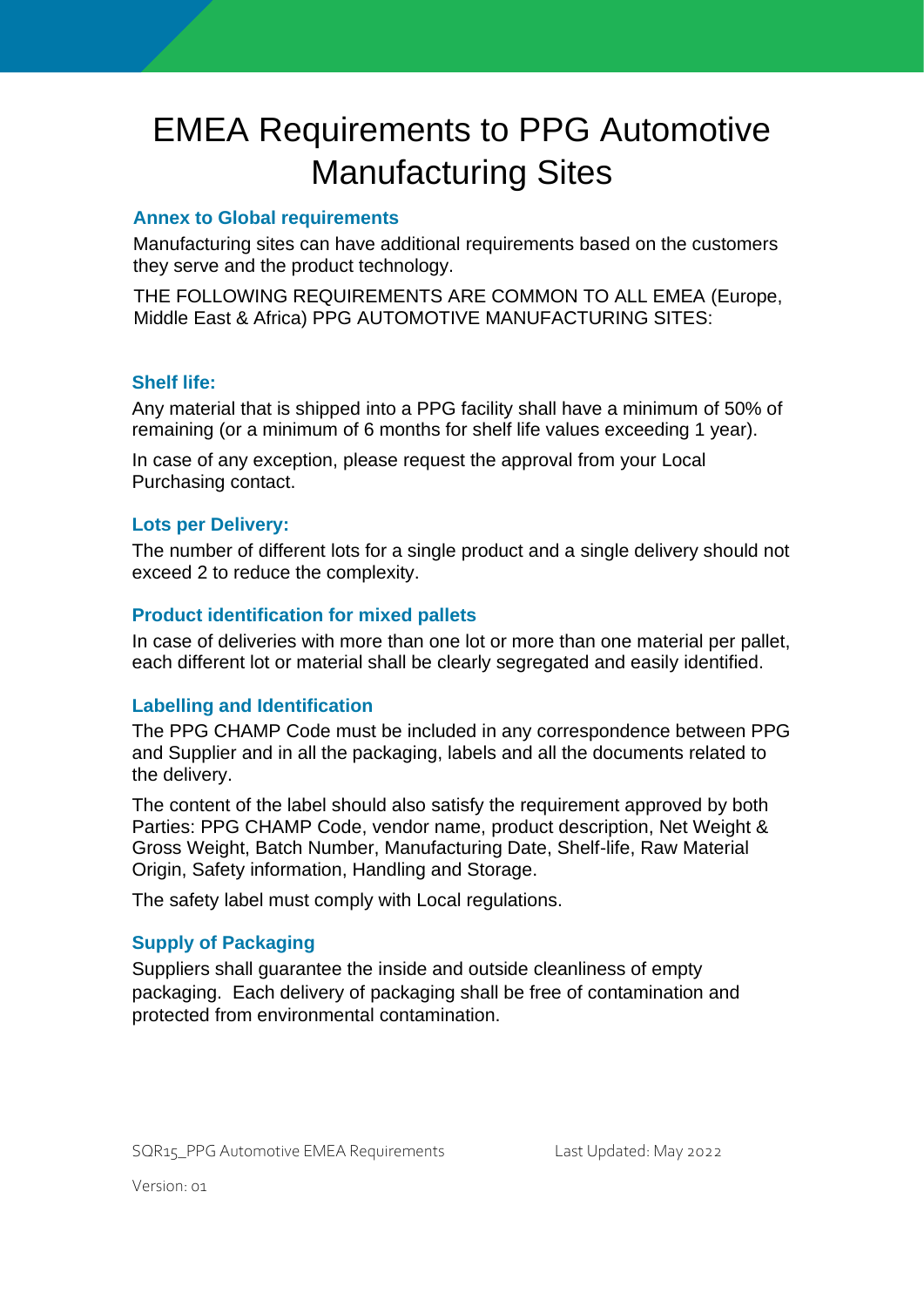## **Packaging for Raw material**

All the materials must be packaged in new containers free of dust, fiber and contaminants. The containers (cans, pails, drums or totes) must be leak free.

All products supplied must meet specific functionality requirements in safety and environmental according to the established by the relevant legal provisions.

The following points are critical:

- For Material packed in drums: supply must be made exclusively on CP9 pallets. Plastic cover is mandatory.
- **•** For Material packed in pails: supply must be made exclusively on 80x120 pallets with 2 layers maximum.
- **For bags delivery on pallets: wrapping is mandatory.**
- **For safety reasons, metallic banding is prohibited; plastic binders are** recommended for drums.
- **The shipping of flammable and combustible material in plastic containers is** acceptable if authorized by applicable transport regulations. Refer to the applicable national and international dangerous goods regulations for applicability. When plastic IBCs are authorized, PPG requires that they meet UN 31H1, UN 31H2. For composite IBCs with rigid inner plastic receptacle UN 31HZ1 is required.

Any new product in plastic IBC and/or change of current approved package to plastic IBC must be approved by the PPG Local EHS contact. For further information, please refer to the relevant purchasing contact for the specific PPG location.

#### **Supplier Self-Certification**

Some of our European plants are applying Self-Certification status to specific raw materials.

#### What is Supplier Self-Certification status?

PPG will check on the supplier's Certificate of Analysis (COA). No incoming testing will be performed by PPG.

#### When does it apply?

Depending on the level of risk associated with the material, PPG can propose application of supplier self-certification:

- When all requirements of our Skip Lot testing (incoming QC) are consistently met over a period of time with zero instances of out-ofspecification deliveries.
- When PPG has data confirming the supplier's overall process capability

SQR15 PPG Automotive EMEA Requirements Last Updated: May 2022

Version: 01